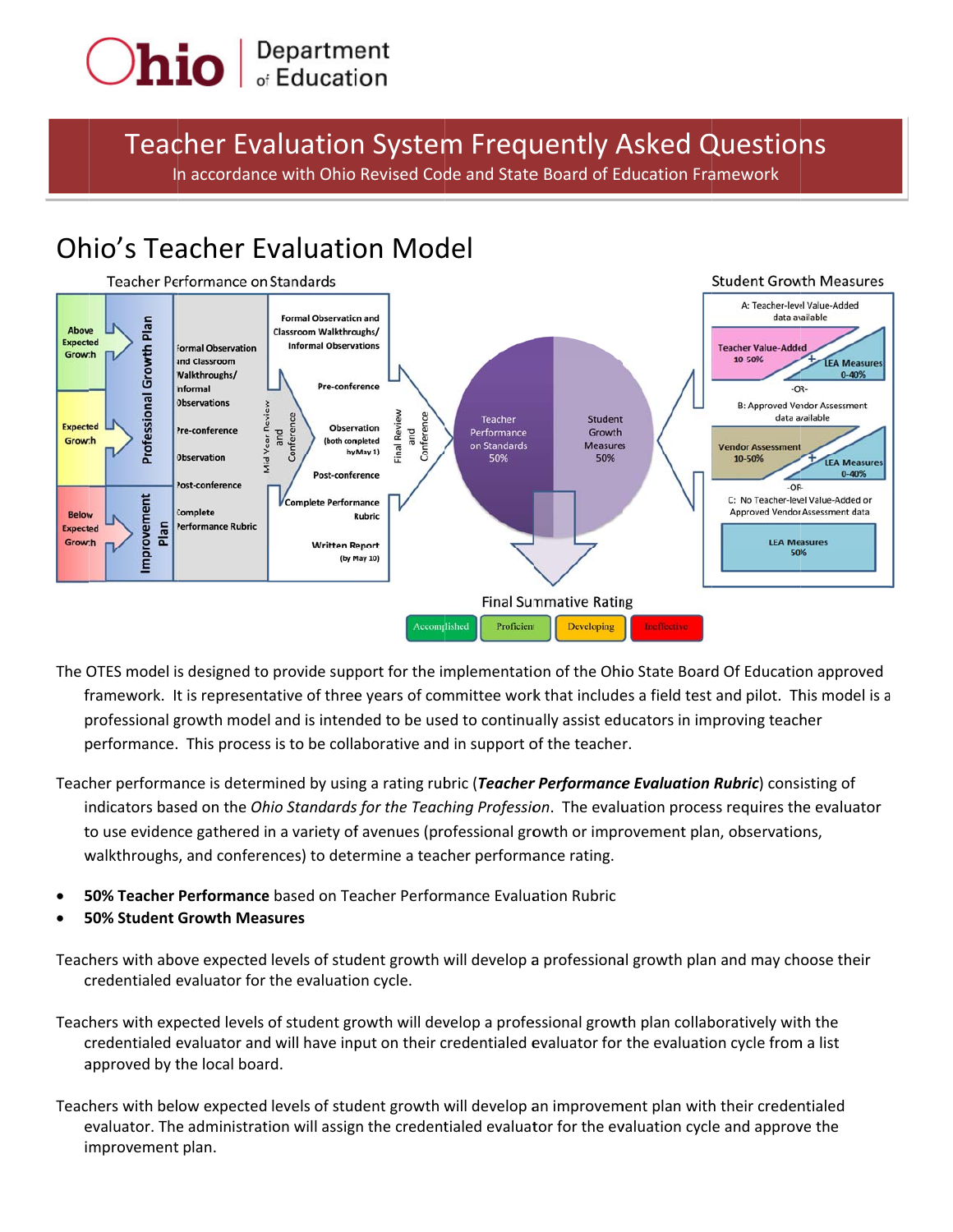# Teacher Evaluation Implementation

### Q: If our LEA is not in Race to the Top, School Improvement Grant or Teacher Incentive Fund, what work should we be **doing?**

A: ORC 3319.111 – Working on adopting a policy for your district

- Not later than July 1, 2013, the board of education of each school district, in consultation with teachers employed by the board, shall adopt a standards‐based teacher evaluation policy that conforms with the framework for evaluation of teachers developed under section 3319.112 of the Revised Code.
- $Q$ : Our district will adopt a policy for educator evaluation by July 1, 2013. When do we have to implement the **evaluation system? Our bargaining agreement will not expire until after 2013.**
- A: The LEAs are required to fully implement standards‐based teacher and principal evaluation systems that are aligned to the state and federal criteria.

# **RttT Participating LEAs**

2013‐2014 or earlier per RttT LEA approved Scope of Work and timelines

### **LEAs with grants such as the Teacher Incentive Fund (TIF) or School Improvement Grants (SIG)**

2013‐2014 or earlier per grant timelines

### **Traditional public schools not receiving RttT funds**

If the bargaining agreement was entered into prior to September 2012, then the evaluation system must become operative at the expiration of that bargaining agreement.

### **Community Schools**

2013‐2014 for Community Schools participating in RttT; this does not apply to community schools not participating in RttT.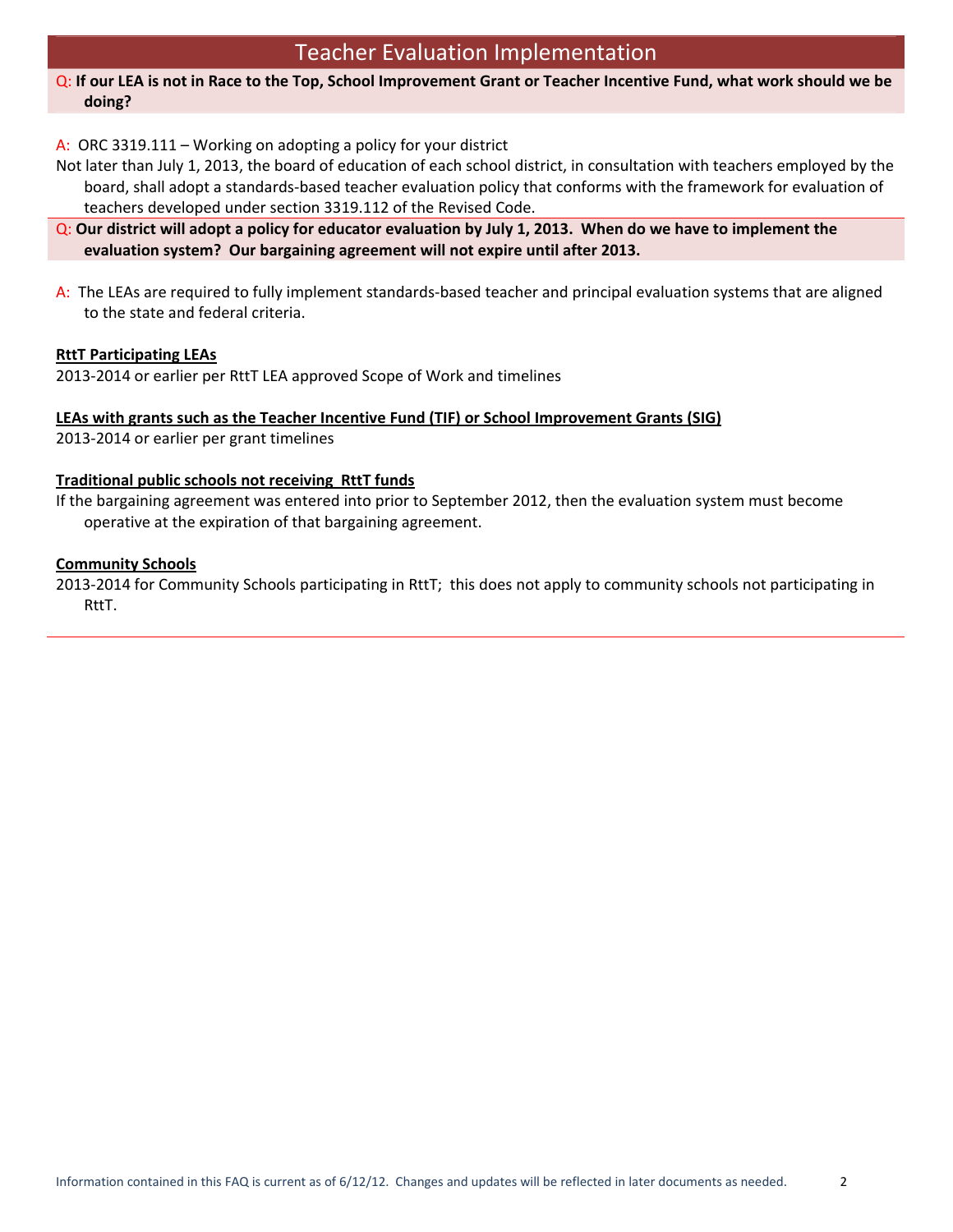Q: **What are the required forms?** 

A: There are no required forms. LEAs are required to align to the state framework, the performance rubric, and report aggregate ratings to ODE.

 $Q$ : Why are certain things included in the rubric? How was it determined what would go into this rubric?

- A: The scope of work of the Ohio Teacher Evaluation Writing Team during 2009-2010 included extensive study of model evaluation systems throughout the country. Many state systems were examined in depth (e.g., District of Columbia Public Schools, Delaware, New Mexico, Colorado) for a standards‐based definition of teacher effectiveness. Research was supplemented by the work of Charlotte Danielson, Laura Goe, New Teacher Center, and Learning Point Associates. The writing team used the Ohio Standards for the Teaching profession as the foundation for determining areas to be included in the rubric. From this work, the rubric was developed. A review was then conducted by national experts. Input received during field testing and piloting further refined the rubric.
- $Q$ : If an LEA does not use OTES and wants to use its own evaluation system, what steps do they have to take to be **able to use their own evaluation system?**
- A: All evaluators in Ohio, regardless of the evaluation system they use, will have to complete state sponsored training and pass an online assessment. Their performance rubric will need to be aligned with the OTES rubric. The LEA will need to complete the alignment tool found in the eTPES as well as report their ratings in the electronic system. Q: Why does the rubric say "and/or" if all areas must be met? Do all indicators on the rubric have to be evaluated?
- A: All indicators on the rubric do not have to have evidence associated with them. However, it is important that the evaluator have enough evidence to make a determination of the rating for that teacher.
- Q: **How will the rubrics be used to focus professional development for teachers and administrators?**
- A: At the beginning of the school year, the educator will complete a professional growth plan or have an improvement plan completed. In these plans, there should be areas determined for professional development. A self‐assessment against the Ohio Standards for the Teaching Profession may be completed by the teacher prior to developing the professional growth plan to provide a complete picture of their teaching practice. Each educator should engage in a post‐conference. During that conference, the evaluator should offer area(s) of reinforcement and area(s) of refinement. These areas of refinement will guide improvement and professional development.
- Q: **Are the pre‐conferences and post‐conference required?**
- A: No, they are considered best practice. Growth comes from the conversations about practice between observer and teacher.
- Q: **Do both formal observations have to be scheduled/ announced?**
- A: This would be an LEA decision.

### Q: **Does the evaluator have to script during the observation?**

- A: The scripting provides concrete evidence for the evaluator to cite in the evaluation documentation and supports the rating provided. However, scripting is not required.
- Q: **Does the local collective bargaining agreement supersede the law?**
- A: SB 316 states, "Notwithstanding any provision to the contrary in Chapter 4117, of the Revised Code, the requirements of this section prevail over any conflicting provisions of a collective bargaining agreement entered into on or after the effect date of this amendment." So, no, the bargaining agreement does not supersede this law.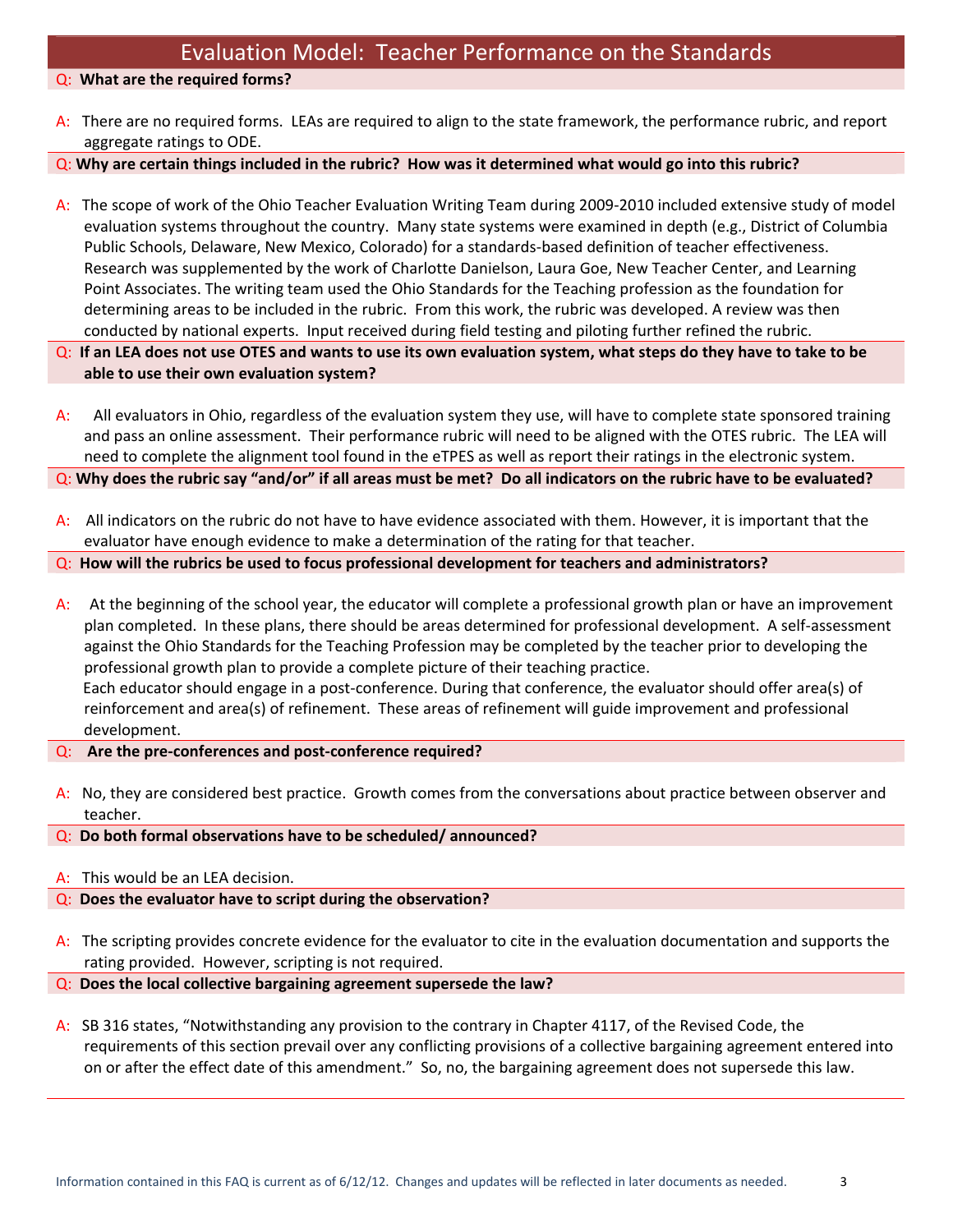# Evaluation Model: Student Growth Measures for Teachers

### Q: If I am a teacher with no value-added data, will my district need to purchase one of the vendor assessments?

### A: N o.

Districts are not required to purchase vendor assessments. If a teacher has vendor assessment data, then that data will need to be used in the student growth measures calculation. If a teacher has value- added data, then the valueadded data must be used in the student growth measures calculation. For teachers without value-added or vendor assessment data, local student growth measures will be used.

See the options listed below in categories A, B, and C. teachers will be assigned to a category based upon data a availability.

#### A: Teacher-level Value-Added data available



C: No Teacher-level Value-Added or Approved Vendor Assessment data available



#### **Q**: What are locally developed student growth measures?

- $\bullet$ ● District-approved, locally developed assessments
- $\bullet$ • Pre/Post assessments
- $\bullet$ • Interim assessments
- $\bullet$ ● Performance-based assessments
- $\bullet$ • Portfolios

SLOs demonstrate a teacher's impact on student learning within a given interval of instruction, and as a secondary outcome, SLOs contribute to distinguishing between effective and ineffective teaching. Ohio will offer clear guidance and rubrics to LEAs this summer and fall on how to develop, approve, and score SLOs. Look for more information on this topic on the Ohio Department of Education (ODE) evaluation website.

# Q: I share teaching responsibilities with another teacher in an inclusion setting. How are student growth measures **d determined fo or me?**

A: In this inclusion situation, the measures will depend on the availability of data. Depending on the grade and subject, you may receive a Value-Report report. If you teach in a grade and subject that does not receive Value-Added reports, but you<mark>r</mark> LEA utilizes an assessment off the Approved Vendor list, then you should use data from those assessments. If neither are available, you will utilize an SLO process with measures specific to your instructional s setting.

4

A: The Student Learning Objectives (SLOs) process is for using measures that are specific to relevant subject matter. Measures for SLOs must be district-approved and may include: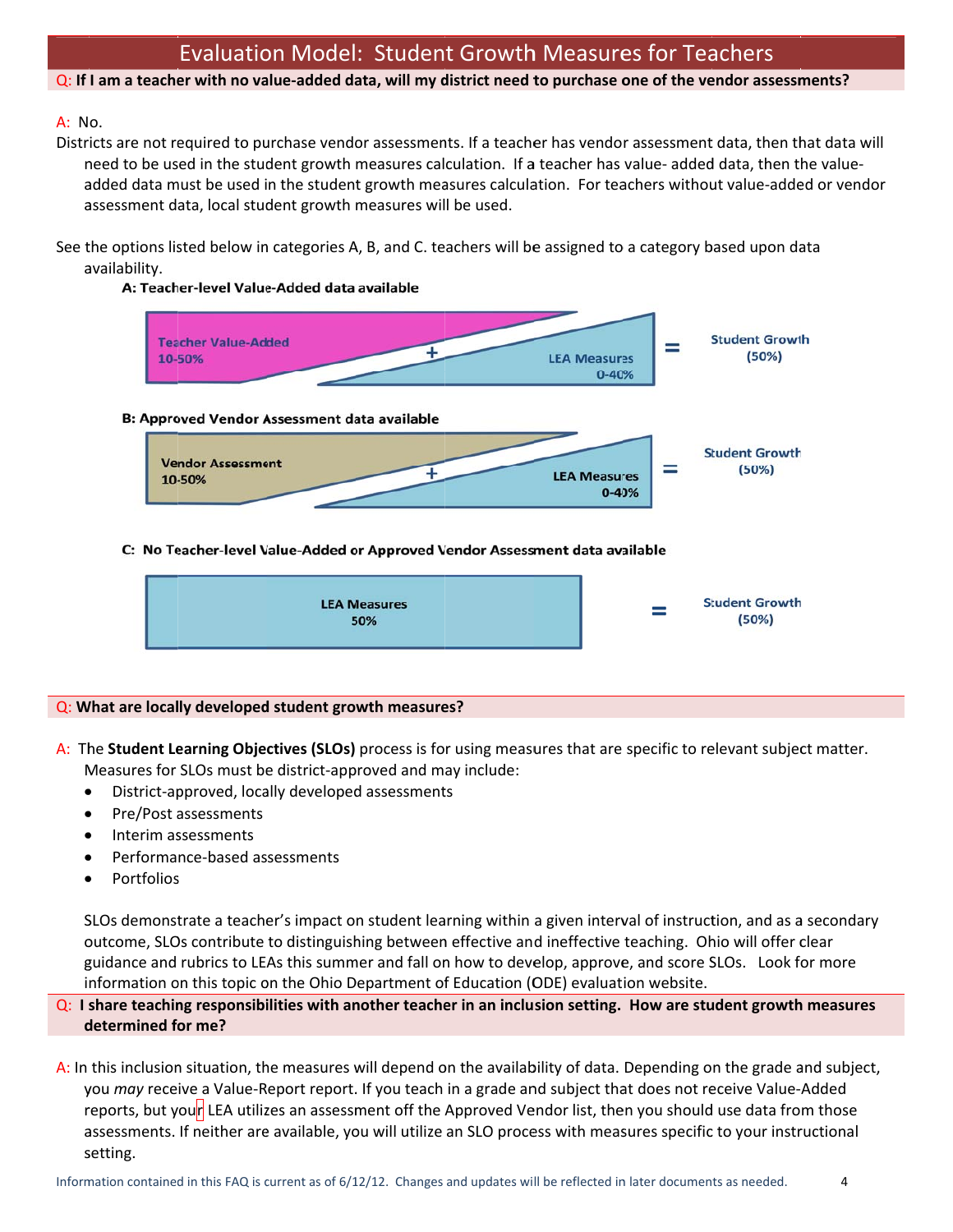#### Q: **I need more information on student growth measures. Where do I find that information?**

A: There is a link on the ODE website that includes an overview of student growth measures, the ODE approved list of assessments, student learning objectives information and tools, and steps for designing local student growth plans for evaluation. Additional information is added to this part of our website regularly.

http://education.ohio.gov/GD/Templates/Pages/ODE/ODEDetail.aspx?page=3&TopicRelationID=1230&ContentID=1257 42

# Credentialing

#### Q: **Who needs to attend the Ohio Teacher Evaluation System (OTES) state‐sponsored training?**

A: Every evaluator of teachers must attend the state‐sponsored training and pass the online assessment in order to become credentialed and conduct teacher evaluations.

#### **Credentialed Evaluators**

- o Possess the proper certification/licensure to be an evaluator or are LEA trained and approved peer evaluators
- o Have been approved as an evaluator by the local board of education
- o Have completed state‐sponsored OTES training
- o Have passed the online assessment using the OTES Performance Rubric.

The state sponsored training is intended for evaluators of teachers. Training for teachers will be offered this fall through online modules.

### Q: **Will there be state‐sponsored training held in my area?**

#### A: Yes.

### **State‐Sponsored Training**

- o State Trainers will conduct training sessions regionally for all persons who will be evaluating teachers. This training will consist of three days face-to-face training, and an online credentialing process.
- o Evaluators may use STARS to sign‐up for training beginning April 2, 2012.
- o Training sessions will be available locally. Locations for all training sessions are listed by date and location in STARS.
- o Training sessions are limited to 50 participants each so it is important to be registered for the training.
- o The training is offered at no cost through September 30, 2013.
- o There is capacity to train over 15,000 individuals within the 2012‐2013 school year, beginning in June 2012.
- Q: What if my district is not using the OTES rubric for evaluation? Do I still have to go through the state-sponsored **training?**
- A: Yes. All districts will need to either use the Ohio Teacher Evaluation System (OTES) rubric or align to the Ohio Standards for Educators and the OTES rubric. Because of this, the training will allow for reliability and consistency with teacher evaluations across Ohio. ODE will be providing an electronic tool for LEAs to use in order to align non-OTES rubrics. This tool should be available to Local Education Agencies (LEAs) in June 2012.
- $Q$ : If teachers are allowed to choose who evaluates them, what happens if they all choose the same person? One person may not be able to get it done. A teacher with above expected student growth may choose his or her own evaluator. Does the evaluator have to be within the building or district? Must the evaluator agree if asked?
- A: The LEA will determine the list of evaluators the teacher may choose and the procedures for selecting the evaluator.

#### Q: **Do evaluators have to pass a test every year in order to evaluate?**

A: Based on current research we recognize the importance of re-calibration completed on a yearly basis to avoid many issues including rater drift. We anticipate that starting in year 2014‐2015 every evaluator will need to complete an on‐line re‐calibration annually.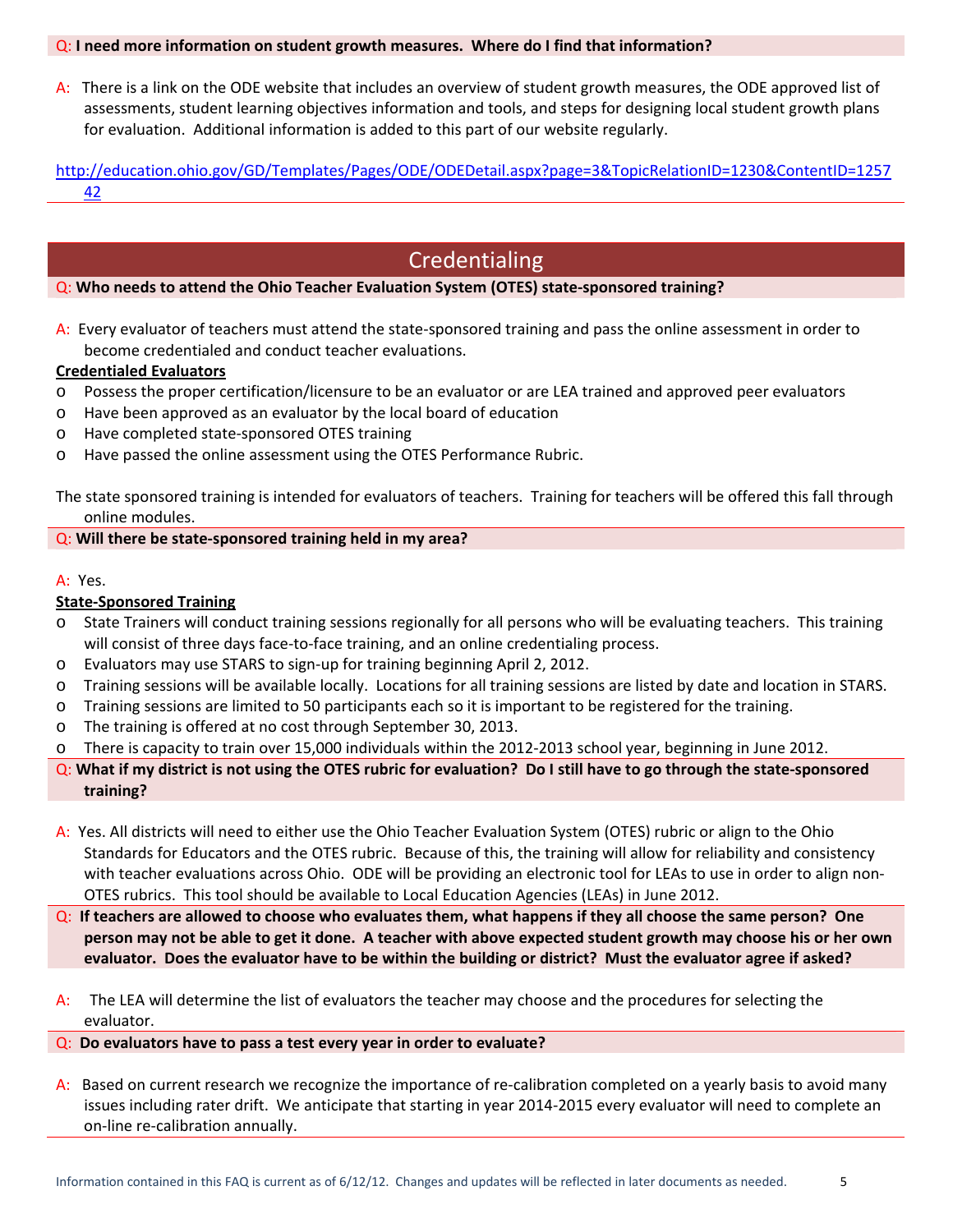### Q: **What is a 3rd party evaluator?**

- A: SB 316 states that an evaluator may be a person who is employed by an entity contracted by the board to conduct evaluations and who holds a license designated for being a superintendent, assistant superintendent, principal, vocational director, administrative specialist or supervisor in any educational area issued under section 3319.22 of the Revised Code or is qualified to conduct evaluations. The words "3<sup>rd</sup> party evaluator" no longer appears in legislative language.
- Q: **Can there be more than one evaluator for the teacher?**
- A: SB 316 states that each evaluation conducted pursuant to this section shall be conducted by one or more of the following persons who hold a credential established by the department of education being an evaluator. The language says one or more so, yes, there can be more than one evaluator for a teacher.
- Q: **Why do administrators have to take this training? Principals and other administrators already have earned degrees and have coursework in supervision, isn't that enough?**
- A: This training does not replace graduate coursework. The purpose of the training is to provide consistency across the state and to make sure that expectations for ratings are clear. This training is required so that common understanding across evaluation systems occurs.
- $Q$ : In the OTES training, there are only training videos of intermediate grade level teachers. Why aren't there videos **of high school teachers?**
- A: The training uses intermediate grade level teachers so that all evaluators can apply the information in the training. If high school only teachers were shown in the training, this may not meet the needs of the primary grade evaluator. Likewise, if a primary grade teacher video was used, it would not meet the needs of a secondary evaluator. The videos chosen allow the evaluators to focus on using the tools of the evaluation instrument in order to build understanding of the system. Once the evaluator has completed the training, there are practice videos and online assessment videos for various grade levels available on the online portal. The evaluator may choose to view any grade level band they wish at that time.

#### Q: **Why is there emphasis on "scripting" in the training?**

A: The training is emphasizing the importance of capturing objective evidence during observations. Scripting is a tool used by the evaluator to capture evidence. This evidence is needed and important to use when assigning a rating to the observation. As the evaluator becomes more familiar with the evaluation system, the evaluator will likely develop his/her own methods for collecting evidence during the observation.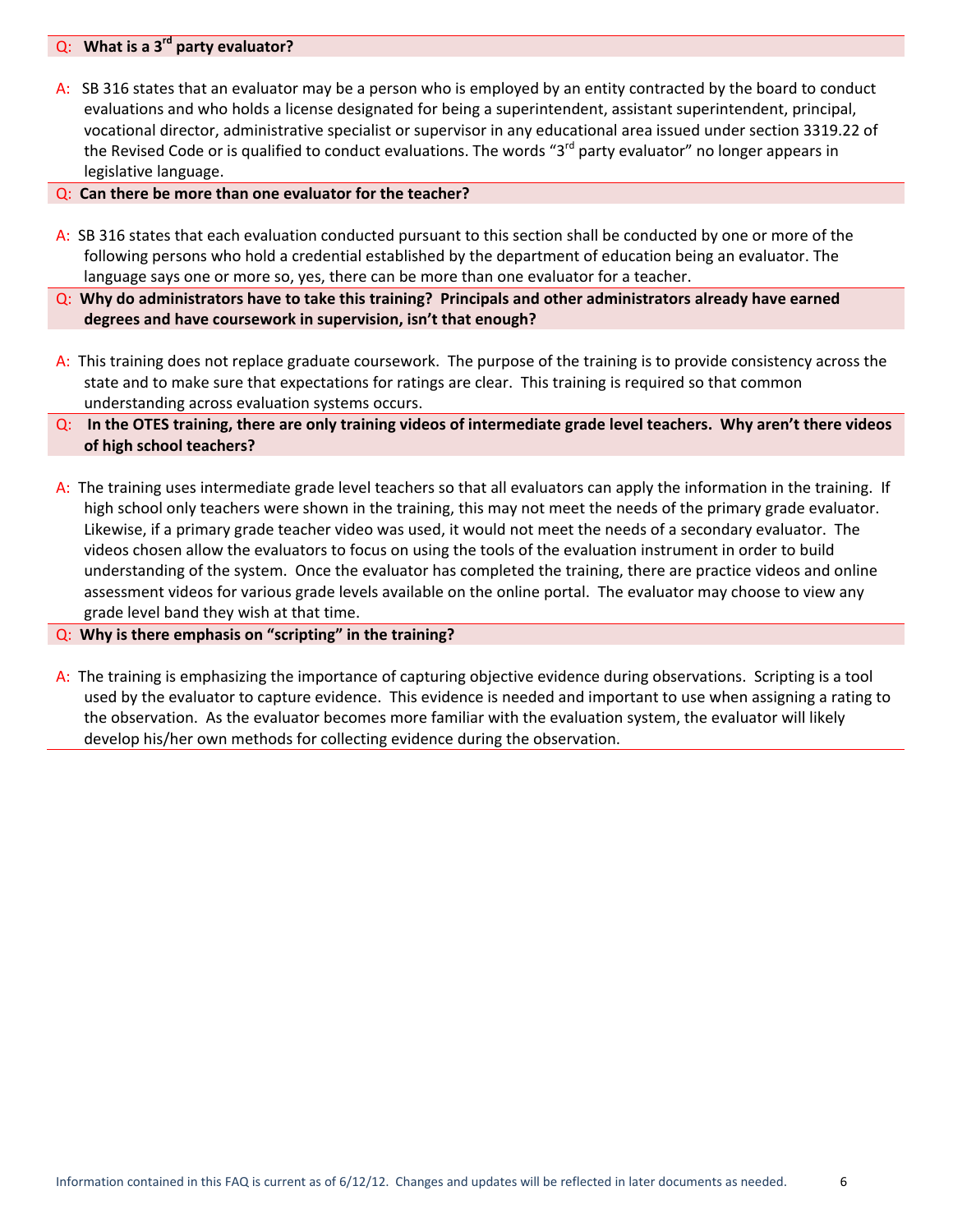# eTPES: Electronic System

#### Q: **Is there an electronic tool to use when conducting observations and evaluations?**

#### A: Yes.

- The electronic system, Ohio eTPES (Ohio electronic Teacher and Principal Evaluation Systems), is a Web‐based educator evaluation system for statewide use by Ohio school districts. The system will enable evaluators to collect and store evidence, artifacts and documented observations to determine educator performance based upon defined rubrics. The electronic system will include multiple measures of performance (50%) and student academic growth (50%). The Ohio eTPES products are under development by contractor RandA Solutions. The Ohio eTPES system will be available September 2012. This system will be available to all LEAs at no charge.
- The information contained in eTPES will follow the information in the Ohio Teacher and Principal Evaluation Systems. Prior to using the eTPES, LEAs must align any locally developed or purchased teacher evaluation rubric to the OTES rubric.
- The eTPES will be used by all LEAs to report teacher and principal effectiveness ratings. eTPES will include help screens and tutorials to assist LEAs in its use.

#### Q: **What is required to be reported? How will this be done?**

A: At a minimum, districts will be required to enter each teacher's and each principal's performance rating and student growth measures rating into the Ohio electronic Teacher and Principal Evaluation Systems (eTPES) after completing alignment to the Ohio Standards for Educators and the Ohio Teacher Evaluation System (OTES) rubric. eTPES will then determine the Final Summative Rating from the look‐up matrix.

# More Information

Q: **Will individual teacher's ratings be made public?**

A: No, the districts will only report to ODE the aggregate ratings. Just like previous evaluation systems, there can be public records requests for teacher evaluations.

Q: **How does OTES support a teacher's IPDP?**

A: Ideally, the 5‐year goal in a teacher's IPDP should be supported through the yearly goals set for evaluation. However, it is not a requirement that they align.

Q: What are the plans to evaluate certificated personnel that are not in a classroom? (counselors, nurses, & **librarians)?**

A: This would be a local decision and determined through the local negotiated agreement. The new teacher evaluation system applies to any person who is employed under a teaching license or a under a professional or permanent teacher's certificate and who spends at least 50% of the time employed providing student instruction. The new teacher evaluation does not apply to a person employed as a substitute.

Q: **What will be the expectation for this process as it relates to preschool programs?**

- A: Public preschool programs in public schools are expected to have teachers evaluated under the new teacher evaluation system.
- Q: **Can we videotape or record teachers during the observation?**
- This would be determined in your LEA negotiated agreement.